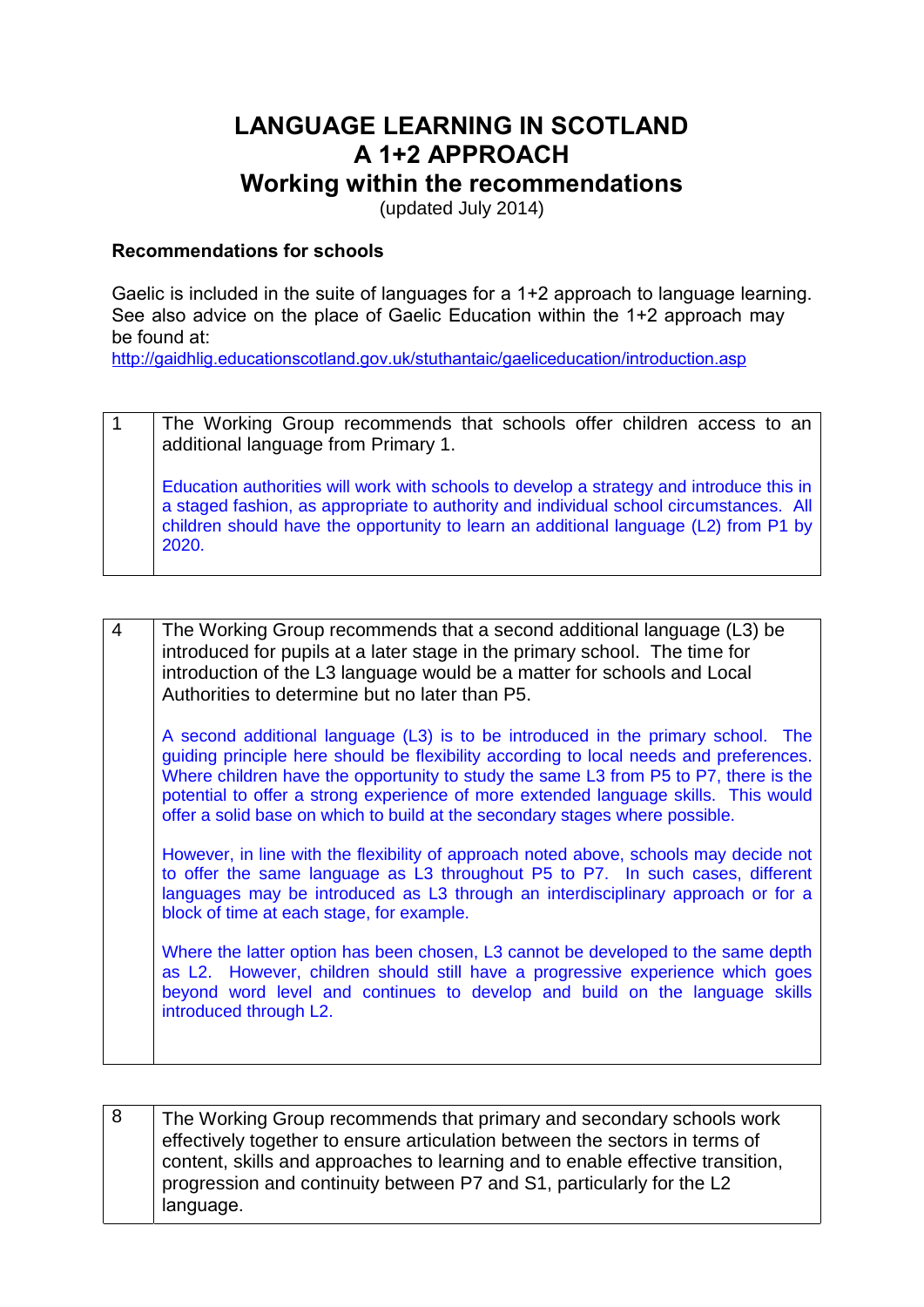Effective transition links between the primary and secondary sectors are key to building on language learning which has taken place at the primary stages. This is particularly important for the language children will continue to study at S1. In most cases, this will be L2, the language studied from P1. Where continuity of L3 into the secondary school is possible, it offers additional progression in language learning. Ideally, therefore, the secondary school would be able to provide opportunities for further study of the same L3. For example, this may be through master classes, through an option during the broad general education or through an additional qualification in the senior phase. At S3, master classes may also provide an opportunity for young people to achieve an SQA Languages for Life and Work award.

Some primary schools will be in a position to offer a coherent, progressive and indepth experience of L3 from P5-P7, delivered by a trained PLL teacher and which gives children the opportunity to achieve at second level by the end of P7. Where this is the case and where it responds to local need, the L3 may be chosen as the language to be continued into S1 and to the end of the BGE, with the option of acquiring a national qualification in the senior phase. This would be an option, in agreement with the cluster of schools concerned.

| -9 | The Working Group recommends that language learning be recognised as an<br>entitlement for all young people through to the end of their broad general<br>education, S1 to S3.                                                                                                                                                                                                                                                                                                           |
|----|-----------------------------------------------------------------------------------------------------------------------------------------------------------------------------------------------------------------------------------------------------------------------------------------------------------------------------------------------------------------------------------------------------------------------------------------------------------------------------------------|
|    | Modern languages are an entitlement for all as part of the BGE, within the languages<br>curriculum area. The study of English does not fully cover this area. All young people<br>may not undertake a full course in a language, S1 to S3, if this is not appropriate to<br>their needs. Language study should still be part of their curriculum however. Schools<br>should not assume that young people with ASN are not required to study a language<br>at all. It is an entitlement. |

11 The Working Group recommends schools develop language learning for L3 during the broad general education, choosing from a range of approaches including interdisciplinary working, and that these be piloted within the early stages of implementation. During S1 to S3, young people should be introduced to another modern language in addition to L2. This does not have to be the same language as was studied for L3 at primary school, although it may be. As with the second modern language in the primary school, this language does not have to be studied to the same depth as L2 but should offer a progressive experience going beyond word level. Schools may choose to do this through interdisciplinary work, a short course or insert for example. Secondary schools should be mindful of the opportunity to attain a Languages for Life and Work Award through the study of more than one language over this time.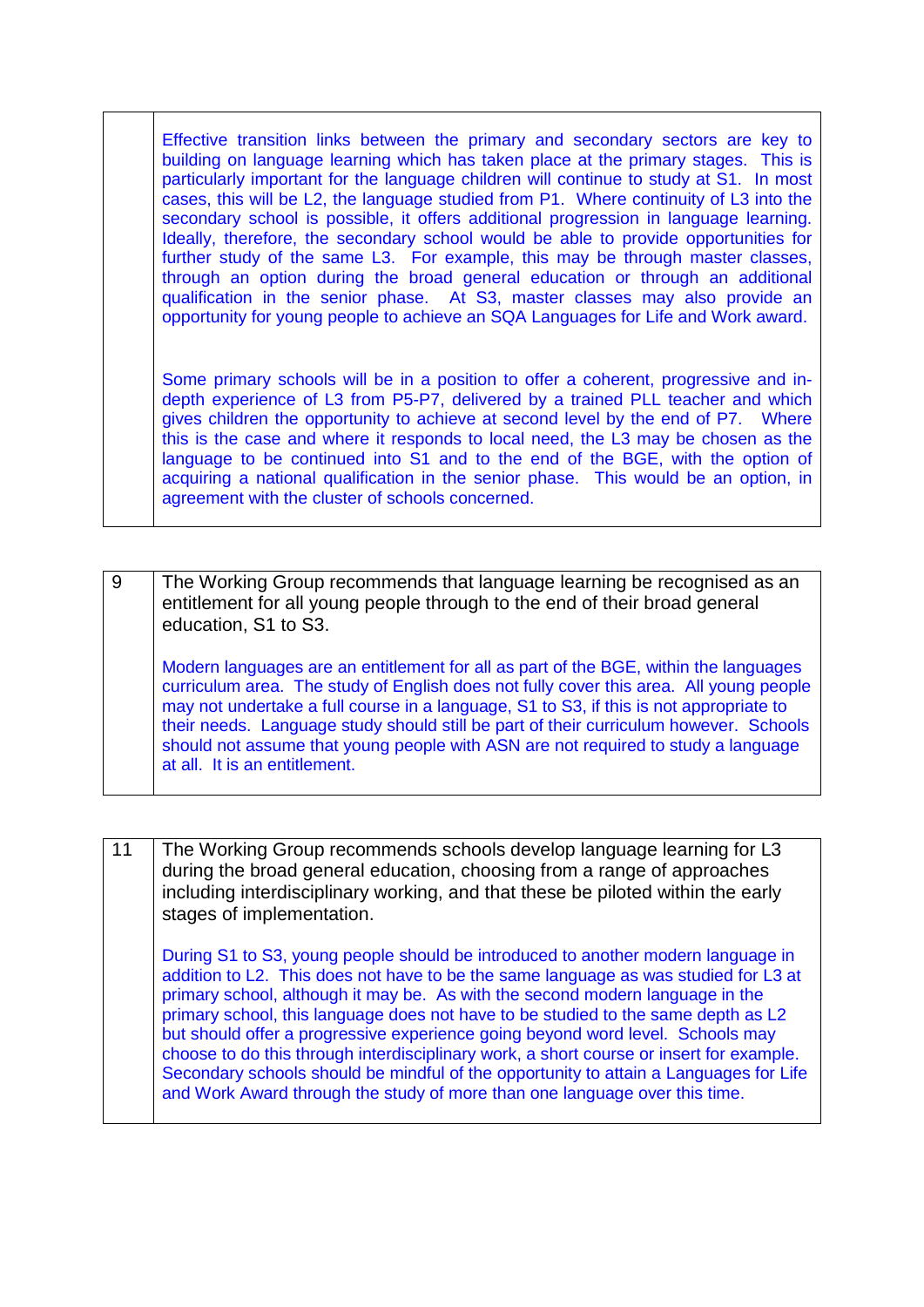| 16 | The Working Group recommends that schools provide all young people with<br>flexible opportunities and encouragement to study more than one modern<br>language to the level of a National Qualification Unit or course, in the senior<br>phase, whether in their own school or through cluster arrangements with other<br>schools. |
|----|-----------------------------------------------------------------------------------------------------------------------------------------------------------------------------------------------------------------------------------------------------------------------------------------------------------------------------------|
|    | Schools should remain mindful of the need to maintain sufficient staffing in modern<br>languages departments to meet this recommendation. Consideration should be given<br>to appropriate groupings of modern language Units with other subjects such as<br>business education for example.                                       |

# **Recommendations for EAs**

| 24 | The Working Group, with a view to informing planning and resourcing, as well<br>as CPD needs, recommends that an <b>audit</b> of the number of primary school<br>teachers who are MLPS or GLPS trained be undertaken along with collection<br>of information on how many of those trained are currently engaged in teaching<br>languages. |
|----|-------------------------------------------------------------------------------------------------------------------------------------------------------------------------------------------------------------------------------------------------------------------------------------------------------------------------------------------|
|    | Local authorities need to know which resources they have at their disposal, including<br>staffing, CPD and training, before planning for delivery. The outcome of the audit will<br>inform the strategy in Recommendation 2, below.                                                                                                       |

| 2 | The Working Group recommends that local authorities and schools develop a<br>1+2 strategy for language learning within which schools can determine which<br>additional languages to offer. As part of this strategy, consideration should be                                                                                                                                                                                                                                                                                                                                                                                                                                                                   |
|---|----------------------------------------------------------------------------------------------------------------------------------------------------------------------------------------------------------------------------------------------------------------------------------------------------------------------------------------------------------------------------------------------------------------------------------------------------------------------------------------------------------------------------------------------------------------------------------------------------------------------------------------------------------------------------------------------------------------|
|   | given to teaching modern European Languages, languages of the strong<br>economies of the future, Gaelic and community languages of pupils in schools.                                                                                                                                                                                                                                                                                                                                                                                                                                                                                                                                                          |
|   | Making use of information from the audit (Recommendation 24, above), local<br>authorities should prepare a strategy for delivery of the recommendations by 2020.<br>For primary schools, this may involve a combination of starting in P1 and gradually<br>introducing other stages, and working down from P5 for example. The solution may<br>well differ from school to school based on local circumstances and resources.<br>Schools could consider support from native speakers, secondary staff/pupils or FLAs,<br>for example. Authorities could consider sharing training and resources. The SCILT<br>website contains an audit tool which authorities may find helpful in preparing their<br>strategy. |

|  | The Working Group recommends that local authorities work with their schools<br>to address the organisational and curricular issues arising from earlier access<br>of learners to language learning. |
|--|-----------------------------------------------------------------------------------------------------------------------------------------------------------------------------------------------------|
|  | Local authorities, following their audit of provision, should plan their strategy to<br>consider sharing of best practice and sharing of resources across schools.                                  |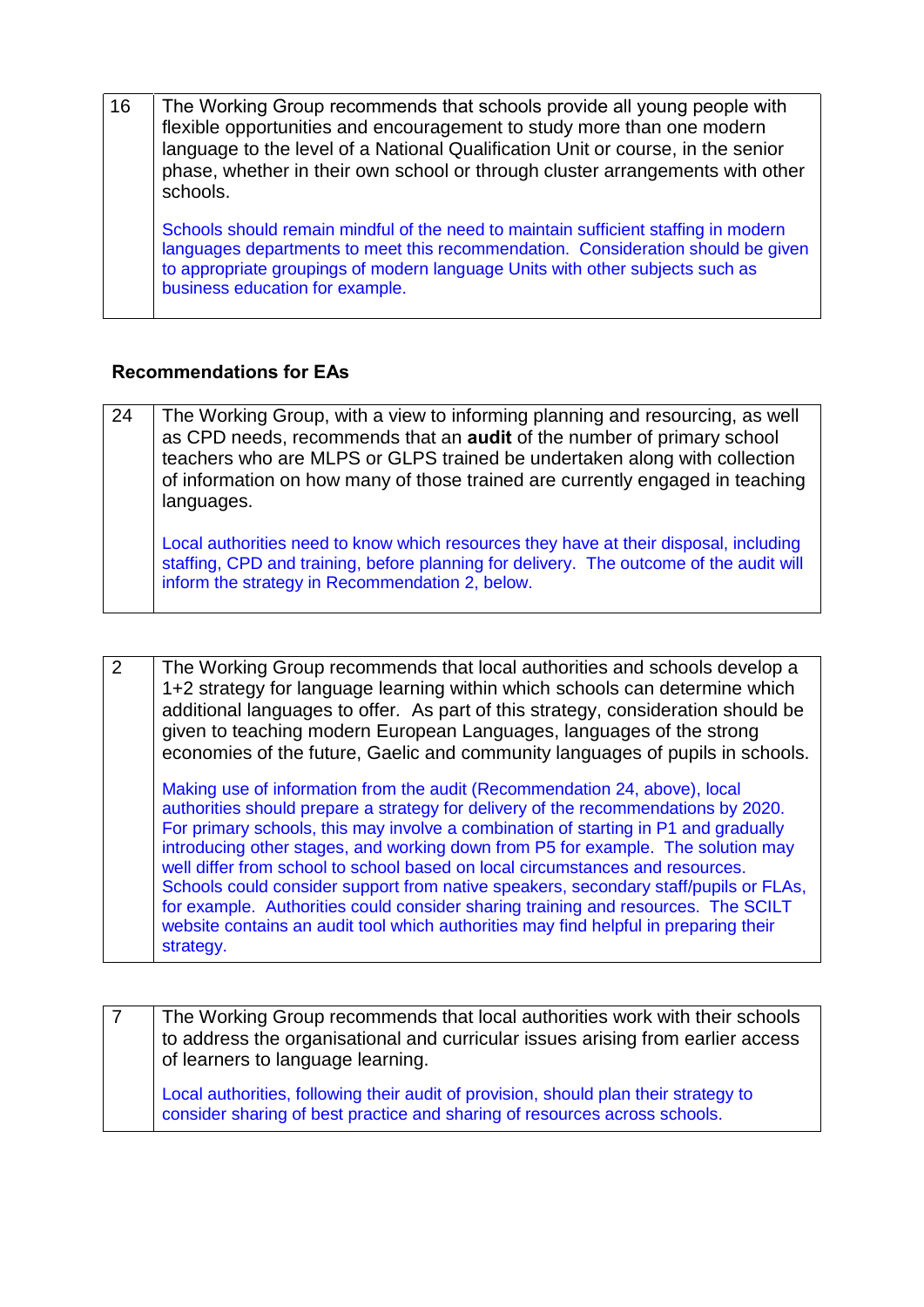| 22 | The Working Group recommends that local authorities should provide regular<br>opportunities for primary and secondary languages staff to work together and<br>to undertake shared CPD opportunities.                                               |
|----|----------------------------------------------------------------------------------------------------------------------------------------------------------------------------------------------------------------------------------------------------|
|    | This recommendation also echoes best practice in transition for all subject areas. The<br>links between primary and secondary languages teachers are particularly useful in<br>terms of support in the use of the modern language, where required. |

25 The Working Group recommends that teachers with an interest and aptitude for languages teaching be supported in developing the range of languages in which they are qualified or trained to teach.

This will be dependent on local circumstances but local authorities and schools should explore the options available from HE institutions and through Comenius, for example, in expanding teachers' language skills. SCILT is developing an area of its website where information on all such courses for teachers will be made available.

| 30 | The Working Group recommends that the appointment of Foreign Language           |
|----|---------------------------------------------------------------------------------|
|    | Assistants are considered a key element of the work of the implementation of    |
|    | 1+2 and work on this be undertaken involving local authorities, British Council |
|    | Scotland and Scotland's National Centre for Languages.                          |

31 The Working Group recommends that schools and local authorities consider the engagement by schools of other skilled and trained native speakers of additional languages to work under the direct and explicit supervision of the classroom teacher in schools. There have been encouraging examples of schools involving international students and native speakers from the local community in supporting language teaching, always working with the classroom teacher. SCILT is coordinating the GETS

| 32 | The Working Group recommends that EAL work and delivery is incorporated |
|----|-------------------------------------------------------------------------|
|    | into local authority strategies for the 1+2 policy delivery in schools. |

programme whereby schools can request a trainee language teacher from Germany.

| 33 | The Working Group recommends further development of the links involving<br>cultural organisations, local authorities, language communities and schools. |
|----|---------------------------------------------------------------------------------------------------------------------------------------------------------|
|    | Such links can provide advice, resources and CPD, as well as the cultural input which<br>comes from native speakers.                                    |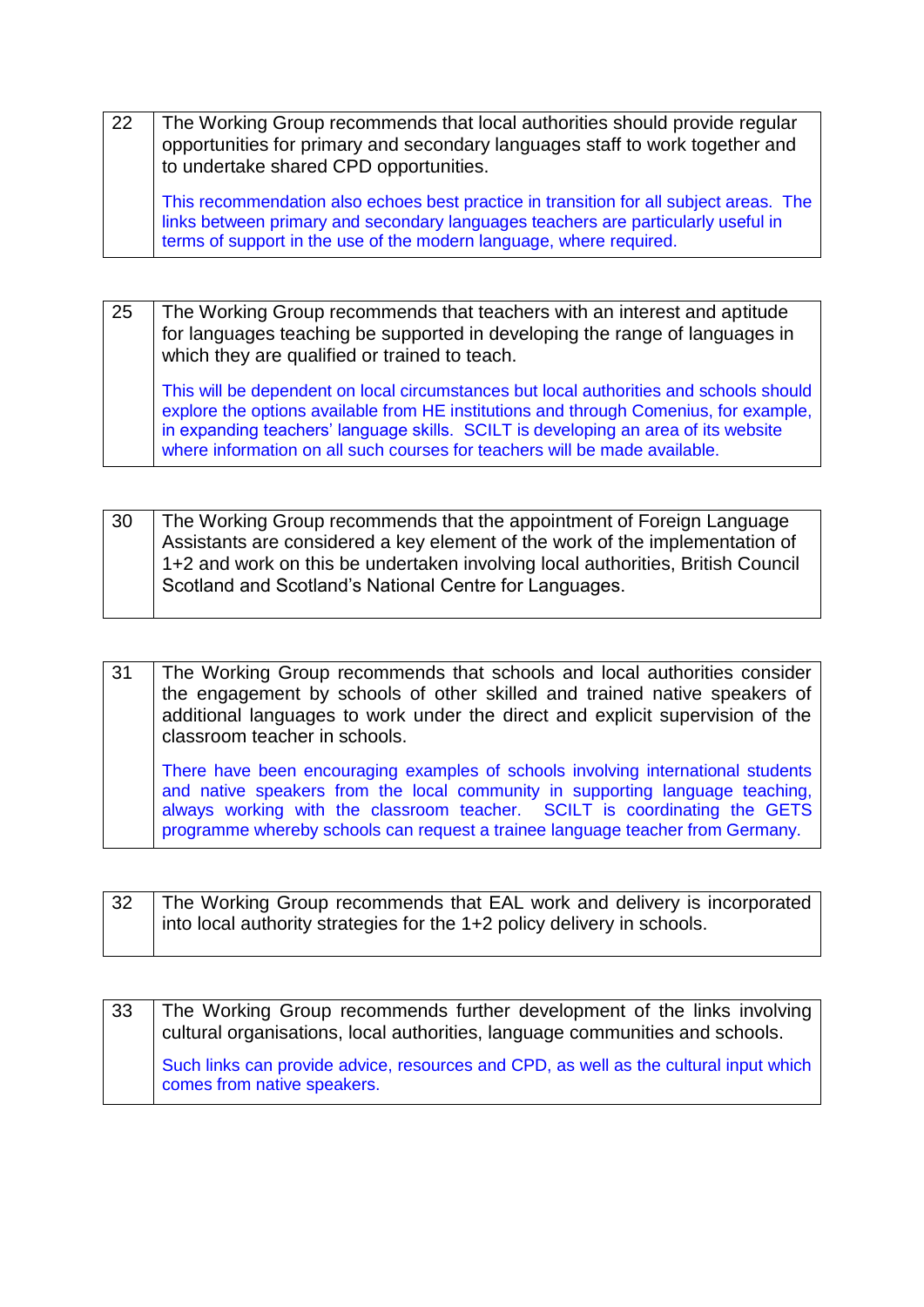#### **Plus pedagogical recommendations**

| 6 | The Working Group recommends that there be regular planned exposure to L2<br>and L3 languages.                                                                                                                               |
|---|------------------------------------------------------------------------------------------------------------------------------------------------------------------------------------------------------------------------------|
|   | While some discreet teaching episodes of the language remain necessary for<br>progression, teachers in primary schools should endeavour to include use of the<br>language as part of classroom routine and lessons each day. |

| 10 | The Working Group recommends that within the broad general education<br>schools further develop the links between language learning and issues of<br>employability and citizenship.                                         |
|----|-----------------------------------------------------------------------------------------------------------------------------------------------------------------------------------------------------------------------------|
|    | Schools should encourage young people to learn about and discuss other cultures<br>and aspects of citizenship in other countries, through language learning.                                                                |
|    | Young people should consider the importance of language learning for the economy<br>and job prospects in the future. (See Recommendation 17, below). SCILT can help<br>schools find business partners under the BLC scheme. |

| 12 | The Working Group recommends that the CLIL approach be further explored |
|----|-------------------------------------------------------------------------|
|    | as an option in secondary schools.                                      |
|    |                                                                         |

13 The Working Group recommends that local authorities ensure that their languages strategy (Recommendation 2) takes account of social deprivation challenges and of the different issues faced in urban and rural areas.

All children are entitled to have the opportunity to learn another language

15 The Working Group recommends languages learning and development be supported by greater use of IT (including GLOW), social networking, media (e.g. subtitled foreign films, television, radio) together with the development of opportunities in areas such as theatre, song, e-twinning and international visits.

| 17 | The Working Group recommends that schools and local authorities ensure that<br>young people have appropriate information on the value of learning languages<br>to certificate level in terms of language and communication skills, employability<br>and citizenship. |
|----|----------------------------------------------------------------------------------------------------------------------------------------------------------------------------------------------------------------------------------------------------------------------|
|    | See Recommendation 10, above.                                                                                                                                                                                                                                        |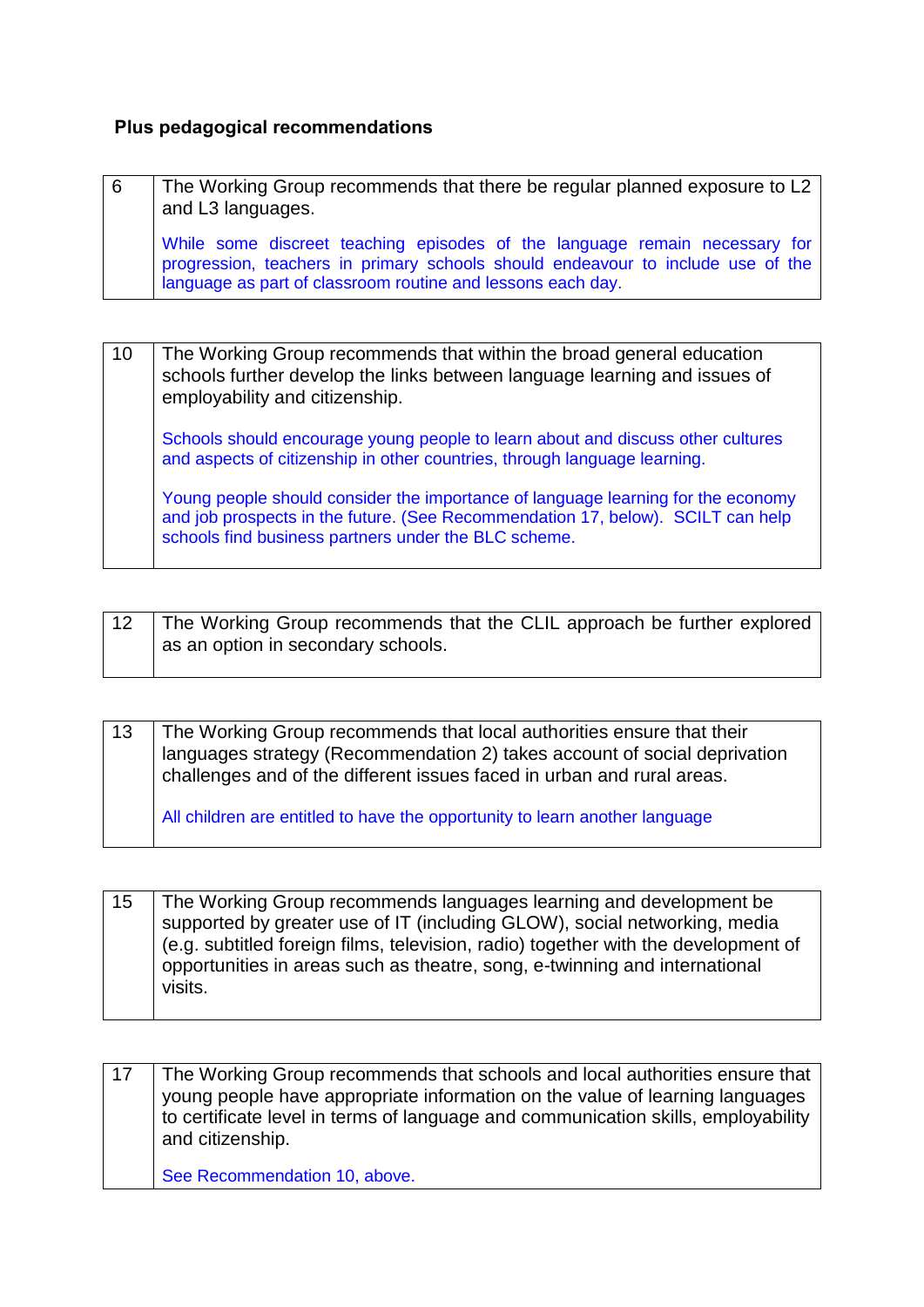| 29 | The Working Group recommends that teachers continue to engage with the      |
|----|-----------------------------------------------------------------------------|
|    | languages they are teaching through CPD, study, use of media and IT as well |
|    | as through personal and professional engagement with native speakers of the |
|    | languages which they teach                                                  |

#### **Recommendations for other bodies**

#### **Education Scotland and SCILT**

| 5 | The Working Group recommends that Education Scotland and Scotland's<br>National Centre for Languages provide support for approaches to the<br>introduction of the 1+2 policy including interdisciplinary working initially through<br>support for piloting and trialling in schools. |
|---|--------------------------------------------------------------------------------------------------------------------------------------------------------------------------------------------------------------------------------------------------------------------------------------|
|   | Education Scotland and SCILT are supporting 10 pilot projects. The outcome of this<br>work will be shared nationally.                                                                                                                                                                |

| 14 | The Working Group recommends Education Scotland lead on support for<br>curriculum development in schools within the context of 1+2 policy. |
|----|--------------------------------------------------------------------------------------------------------------------------------------------|
|    | Education Scotland will do this in partnership with SCILT.                                                                                 |

#### **Scottish Government**

|  | The Working Group recommends that the Scottish Government fund a number    |
|--|----------------------------------------------------------------------------|
|  | of pilot projects in 2012-13 on introducing access to language learning in |
|  | primary schools from Primary 1 on a phased basis from 2013-14.             |
|  |                                                                            |

| 34 | The Working Group recommends that Scottish Government set up an        |
|----|------------------------------------------------------------------------|
|    | Implementation Group charged with developing an Engagement Strategy to |
|    | deliver the 1+2 languages commitment.                                  |
|    |                                                                        |

| 35 | The Working Group recommends that Scottish Government fully consider the<br>resource implications for stakeholders supporting the introduction of the 1+2 |
|----|-----------------------------------------------------------------------------------------------------------------------------------------------------------|
|    | languages policy and engage with COSLA to consider the case for making<br>dedicated appropriate additional funding available to local authorities.        |

#### **SQA**

| The Working Group recommends that SQA keep under review the suite of   |
|------------------------------------------------------------------------|
| languages offered at certificate level in light of 1+2 implementation. |
|                                                                        |